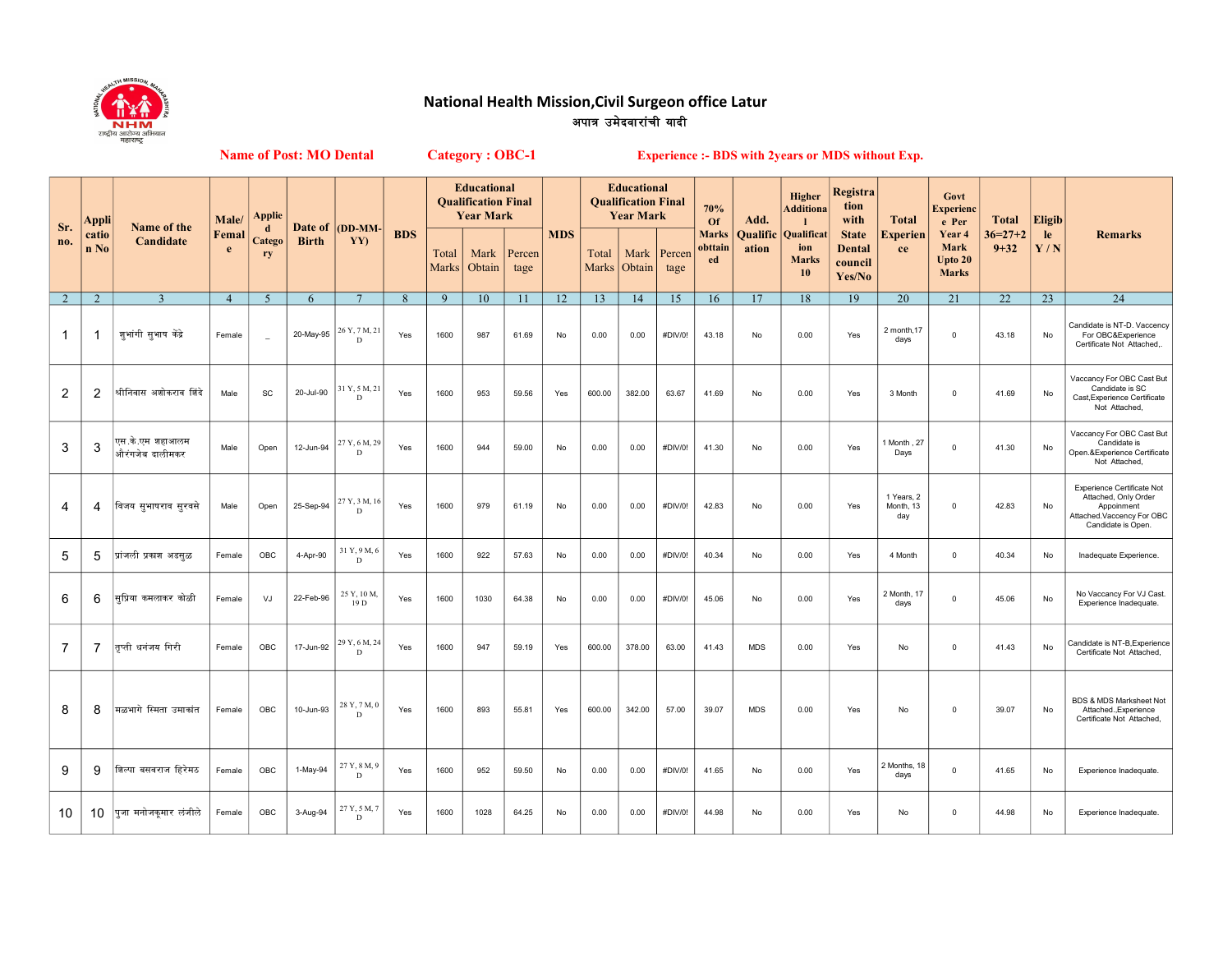|            | Appli          |                                | Male/          | Applie                      |                                |                              |            |                | <b>Educational</b><br><b>Oualification Final</b><br><b>Year Mark</b> |                | <b>MDS</b> | <b>Educational</b><br><b>Qualification Final</b><br><b>Year Mark</b> |                |                | 70%<br>Of                     | Add.              | Higher<br>Additiona                     | Registra<br>tion<br>with                           | <b>Total</b>         | Govt<br>Experienc<br>e Per                           | <b>Total</b>          | Eligib        |                                                                                                  |
|------------|----------------|--------------------------------|----------------|-----------------------------|--------------------------------|------------------------------|------------|----------------|----------------------------------------------------------------------|----------------|------------|----------------------------------------------------------------------|----------------|----------------|-------------------------------|-------------------|-----------------------------------------|----------------------------------------------------|----------------------|------------------------------------------------------|-----------------------|---------------|--------------------------------------------------------------------------------------------------|
| Sr.<br>no. | catio<br>n No  | Name of the<br>Candidate       | Femal<br>e     | $\mathbf d$<br>Catego<br>ry | <b>Date of</b><br><b>Birth</b> | (DD-MM<br>YY)                | <b>BDS</b> | Total<br>Marks | Mark<br>Obtain                                                       | Percen<br>tage |            | Total<br>Marks                                                       | Mark<br>Obtain | Percen<br>tage | <b>Marks</b><br>obttain<br>ed | Qualific<br>ation | Qualificat<br>ion<br><b>Marks</b><br>10 | <b>State</b><br><b>Dental</b><br>council<br>Yes/No | ⊻xperien<br>ce       | Year <sub>4</sub><br>Mark<br>Upto 20<br><b>Marks</b> | $36=27+2$<br>$9 + 32$ | $l$ e<br>Y/N  | <b>Remarks</b>                                                                                   |
| 2          | $\overline{2}$ | $\mathbf{3}$                   | $\overline{4}$ | 5                           | 6                              | -7                           | 8          | 9              | 10                                                                   | 11             | 12         | 13                                                                   | 14             | 15             | 16                            | 17                | 18                                      | 19                                                 | 20                   | 21                                                   | 22                    | 23            | 24                                                                                               |
| 11         | 11             | शितल शिवाजी खंडागळे            | Female         | OBC                         | 24-Jun-83                      | 38 Y, 6 M, 1<br>D            | Yes        | 1405           | 823                                                                  | 58.58          | No         | 0.00                                                                 | 0.00           | #DIV/0!        | 41.00                         | No                | 0.00                                    | Yes                                                | year, 1 Day          | $\mathbf 0$                                          | 41.00                 | No            | Experience Inadequate.                                                                           |
| 12         | 12             | ज़ूभांगी संतोष घूले            | Female         | OBC                         | 4-Nov-95                       | 26 Y, 2 M, 6<br>D            | Yes        | 1600           | 911                                                                  | 56.94          | No         | 0.00                                                                 | 0.00           | #DIV/0!        | 39.86                         | No                | 0.00                                    | Yes                                                | 3Month               | $\mathsf 0$                                          | 39.86                 | No            | Experience Inadequate.                                                                           |
| 13         | 13             | स्नेहल विठ्ठलराव केंद्रे       | Female         | OBC                         | 21-Jul-95                      | 26 Y, 5 M, 20<br>$\mathbf D$ | Yes        | 1600           | 932                                                                  | 58.25          | No         | 0.00                                                                 | 0.00           | #DIV/0!        | 40.78                         | No                | 0.00                                    | Yes                                                | 2 Month 7<br>Day     | $\mathsf 0$                                          | 40.78                 | No            | Experience Inadequate.<br>Belongs to NT-D.                                                       |
| 14         | 14             | भाग्यश्री बालाजी भूसागरे       | Female         | OBC                         | 19-Nov-96                      | 25 Y, 1 M, 22<br>D           | Yes        | 1600           | 1010                                                                 | 63.13          | No         | 0.00                                                                 | 0.00           | #DIV/0!        | 44.19                         | No                | 0.00                                    | Yes                                                | 1 Month 24<br>Day    | $\mathsf 0$                                          | 44.19                 | No            | Experience Inadequate.                                                                           |
| 15         | 15             | परी प्रतिक्षा गौतम             | Female         | OBC                         | 20-Sep-95                      | 26 Y, 3 M, 2<br>D            | Yes        | 1600           | 1005                                                                 | 62.81          | No         | 0.00                                                                 | 0.00           | #DIV/0!        | 43.97                         | No                | 0.00                                    | No                                                 | 2 Month.             | $\mathbf 0$                                          | 43.97                 | $\mathsf{No}$ | Experience Inadequate.<br>Belongs to NT-1.                                                       |
| 16         | 16             | पोतदार ऋषिकेश सुरेंद्र         | Female         | OBC                         | 23-Apr-96                      | 25 Y, 8 M, 1<br>D            | Yes        | 1600           | 1010                                                                 | 63.13          | No         | 0.00                                                                 | 0.00           | #DIV/0!        | 44.19                         | No                | 0.00                                    | Yes                                                | No                   | $\mathbf 0$                                          | 44.19                 | No            | Experience Inadequate.                                                                           |
| 17         | 17             | स्नेहल संजयराव कुलकर्णी        | Female         | Open                        | 11-Jul-97                      | 24 Y, 5 M, 30<br>D           | Yes        | 1600           | 1003                                                                 | 62.69          | No         | 0.00                                                                 | 0.00           | #DIV/0!        | 43.88                         | No                | 0.00                                    | Yes                                                | No                   | $\mathbf 0$                                          | 43.88                 | No            | Experience Inadequate.<br>Belongs to Open.                                                       |
| 18         | 19             | पनम शिवाजी मुरकुटे             | Female         | Open                        | 16-Apr-95                      | 26 Y, 8 M, 25<br>D           | Yes        | 1600           | 996                                                                  | 62.25          | No         | 0.00                                                                 | 0.00           | #DIV/0!        | 43.58                         | No                | 0.00                                    | Yes                                                | No                   | $\mathbf 0$                                          | 43.58                 | No            | Experience Inadequate.                                                                           |
| 19         | 20             | सूवर्णादत्तात्रेय तूरे         | Female         | SC                          | 23-Dec-94                      | 27 Y, 0 M, 1<br>D            | Yes        | 1600           | 921                                                                  | 57.56          | No         | 0.00                                                                 | 0.00           | #DIV/0!        | 40.29                         | No                | 0.00                                    | Yes                                                | No                   | $\mathsf 0$                                          | 40.29                 | No            | Experience Inadequate                                                                            |
| 20         | 21             | प्रियंका राजेंद्र गुडे         | Female         | OBC                         | 1-Nov-94                       | 27 Y, 2 M, 9<br>$\mathbf D$  | Yes        | 1600           | 864                                                                  | 54.00          | No         | 0.00                                                                 | 0.00           | #DIV/0!        | 37.80                         | No                | 0.00                                    | No                                                 | No                   | $\mathsf 0$                                          | 37.80                 | No            | Experience Inadequate.                                                                           |
| 21         | 22             | शेख सुम्मया<br>जकियोउदिदन      | Female         | OBC                         | 5-Apr-98                       | 23 Y, 9 M, 5<br>D            | Yes        | 1600           | 1106                                                                 | 69.13          | No         | 0.00                                                                 | 0.00           | #DIV/0!        | 48.39                         | No                | 0.00                                    | No                                                 | 1 Month 15<br>Day    | $\mathsf 0$                                          | 48.39                 | No            | Experience Inadequate.                                                                           |
| 22         | 23             | साळुंके वैभव जगन्नाथराव        | Male           | Open                        | 6-Mar-87                       | 34 Y, 10 M,<br>D             | Yes        | 1410           | 804                                                                  | 57.02          | Yes        | 600.00                                                               | 324.00         | 54.00          | 39.91                         | <b>MDS</b>        | 0.00                                    | Yes                                                | lyears, 25<br>days   | $\overline{0}$                                       | 39.91                 | No            | Experience Inadequate.<br>Belongs To Open.                                                       |
| 23         | 24             | सलिमखान गफारखान                | Male           | NT-B                        | 4-May-90                       | 31 Y, 8 M, 6<br>D            | Yes        | 1600           | 857                                                                  | 53.56          | Yes        | 600.00                                                               | 306.00         | 51.00          | 37.49                         | <b>MDS</b>        | 0.00                                    | No                                                 | No                   | $\mathsf 0$                                          | 37.49                 | No            | No vaccancy For NT-B. BDS<br>Marksheet not<br>attached., Experience<br>Certificate Not Attached, |
| 24         | 25             | नेहा श्रिकांत हिरेमठ           | Female         | OBC                         | 7-Jun-94                       | 27 Y, 7 M, 3<br>$\mathbf D$  | Yes        | 1600           | 886                                                                  | 55.38          | No         | 0.00                                                                 | 0.00           | #DIV/0!        | 38.76                         | No                | 0.00                                    | Yes                                                | 9 Months, 12<br>Days | $\mathbf 0$                                          | 38.76                 | No            | Experience Inadequate.                                                                           |
| 25         | 26             | अभिषेक नंदकुमार<br>धर्माधिकारी | Male           | OBC                         | 14-Sep-93                      | 28 Y, 3 M, 27<br>D           | Yes        | $\Omega$       | $\Omega$                                                             | #DIV/0!        | No         | 0.00                                                                 | 0.00           | #DIV/0!        | #DIV/0!                       | No                | 0.00                                    | Yes                                                | 9 month, 6<br>days   | $\mathbf 0$                                          | #DIV/0!               | No            | Experience Inadequate.                                                                           |
| 26         | 27             | प्रज्ञानवनाथ चौरे              | Female         | $\overline{\phantom{a}}$    | 24-May-96                      | 25 Y, 7 M, 1<br>D            | Yes        | 1600           | 1012                                                                 | 63.25          | No         |                                                                      |                | #DIV/0!        | 44.28                         | No                | 0.00                                    | No                                                 | No                   | $\mathbf 0$                                          | 44.28                 | No            | Experience Inadequate.<br>Belongs To NT-2.                                                       |
| 27         | 28             | पूजा वैजनाथ चामले              | Female         | OBC                         | 1-May-96                       | 25 Y, 8 M, 9<br>$\mathbf D$  | Yes        | 1600           | 983                                                                  | 61.44          | No         | 0.00                                                                 | 0.00           | #DIV/0!        | 43.01                         | No                | 0.00                                    | No                                                 | 1 Month 7<br>Days    | $\overline{0}$                                       | 43.01                 | No            | Experience Inadequate.                                                                           |
| 28         | 29             | अंकिता विनायक गडेकर            | Female         | $\overline{\phantom{a}}$    | 25-Dec-97                      | 24 Y, 0 M, 16<br>D           | Yes        | 1600           | 1102                                                                 | 68.88          | No         | 0.00                                                                 | 0.00           | #DIV/0!        | 48.21                         | No                | 0.00                                    | No                                                 | No                   | $\mathbf 0$                                          | 48.21                 | No            | Experience Inadequate.                                                                           |